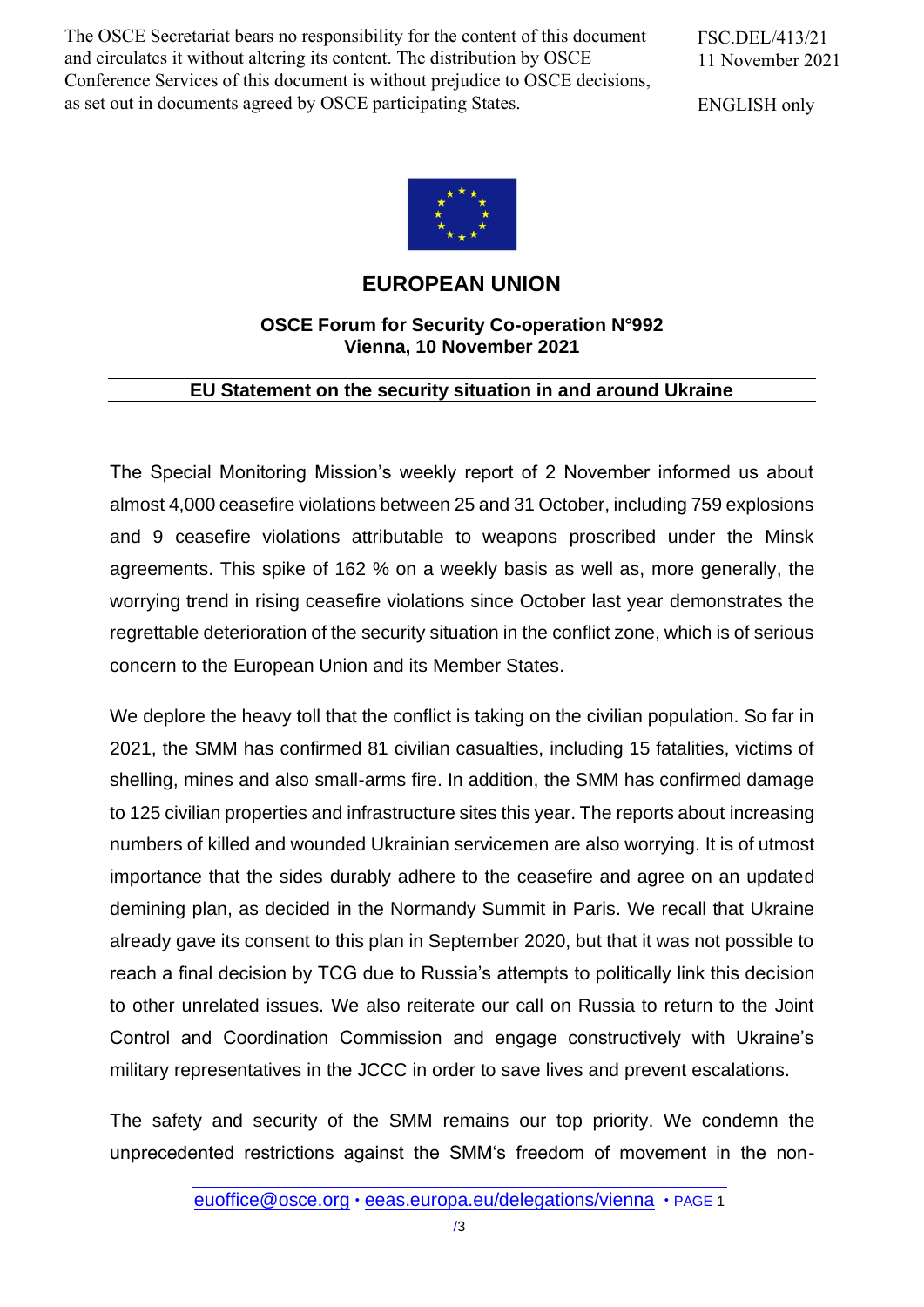government controlled areas of Ukraine and regret that SMM UAVs continue to experience multiple instances of GPS signal interference. The SMM's spot report on 2 November informed us about the damage to its camera system near governmentcontrolled Hranitne, assessed as recent and caused by probable shelling. We condemn any act which threatens the Mission's members or its equipment. The SMM's impartial, facts-based reporting is a valuable source of reliable information on the situation on the ground. To fulfil its mandate as agreed by all pS, the SMM must have safe and unhindered access to the entire territory of Ukraine, including the illegally annexed Crimean peninsula. We urge Russia to use its considerable influence over the armed formations it backs in order to lift the impediments to the SMM's work.

We underline the importance of international diplomatic efforts within the Normandy format and the Trilateral Contact Group, which are aimed at reaching a political solution to the conflict in full respect of Ukraine's sovereignty and territorial integrity within its internationally recognized borders. We call on both sides to implement the Minsk agreements in their entirety and underscore Russia's responsibility in this regard. We believe a prolonged stand-still in the TCG is detrimental both to the security and the humanitarian situation in the conflict zone and needs to be avoided. We recall that the Minsk agreements are unambiguous in stating that the TCG consists of representatives of Ukraine, the Russian Federation and the OSCE, the latter as the mediator. We call on Russia to assume its responsibility, as a party to the conflict, by engaging constructively in the TCG and the Normandy format as well as to implement the Minsk agreements in full. Russia's attempts to advance a distorted narrative on its role in the conflict constitute an obstruction to the negotiations. Mr Chair, there are no doubts about the presence of Russia's military equipment, including the most modern one, in the conflict zone. The SMM has provided irrefutable proof in this regard which was pinpointed by us and other delegations in the past. We once again urge Russia to withdraw its weaponry from Ukraine, thus also contributing to the peaceful resolution of the conflict.

In conclusion, we remain firm in our call on all sides to swiftly and fully implement the Minsk agreements and honour their commitments in full in order to achieve a sustainable political solution to the conflict in line with OSCE principles and